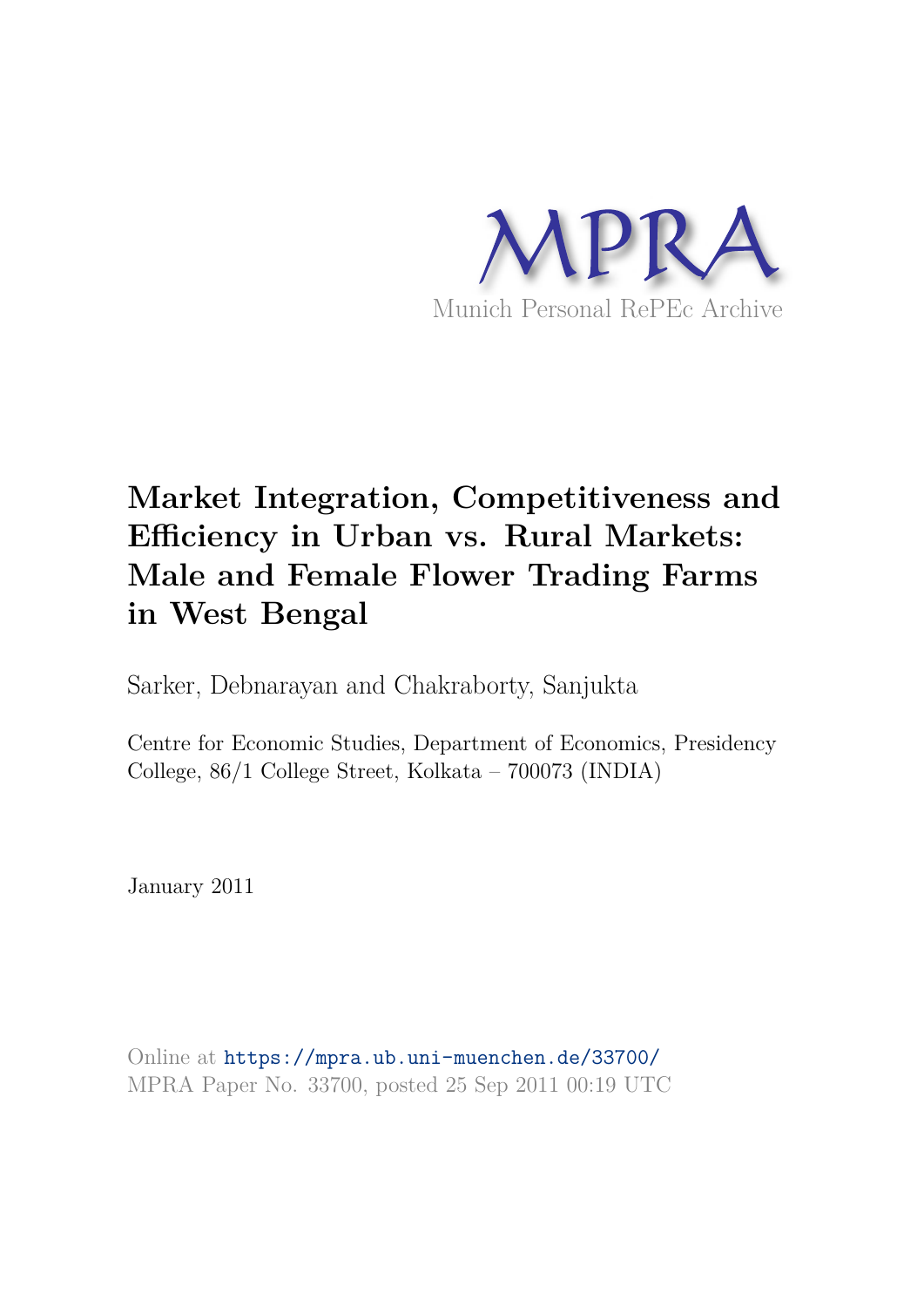Market Integration, Competitiveness and Efficiency in Urban vs. Rural Markets: Male and Female Flower Trading Farms in West Bengal

## Sanjukta Chakrabarti

Research Scholar, Centre for Economic Studies, Presidency University, Kolkata

pipul01\_02@yahoo.co.in

and

## Debnarayan Sarker

Professor and Secretary, Centre for Economic Studies, Presidency University, Kolkata

[sarkar\\_d\\_n@rediffmail.com](mailto:sarkar_d_n@rediffmail.com)

Key words: Inter-temporal and spatial price variation Modified marketing efficiency, Urban and rural markets, Female and male flower marketing farms.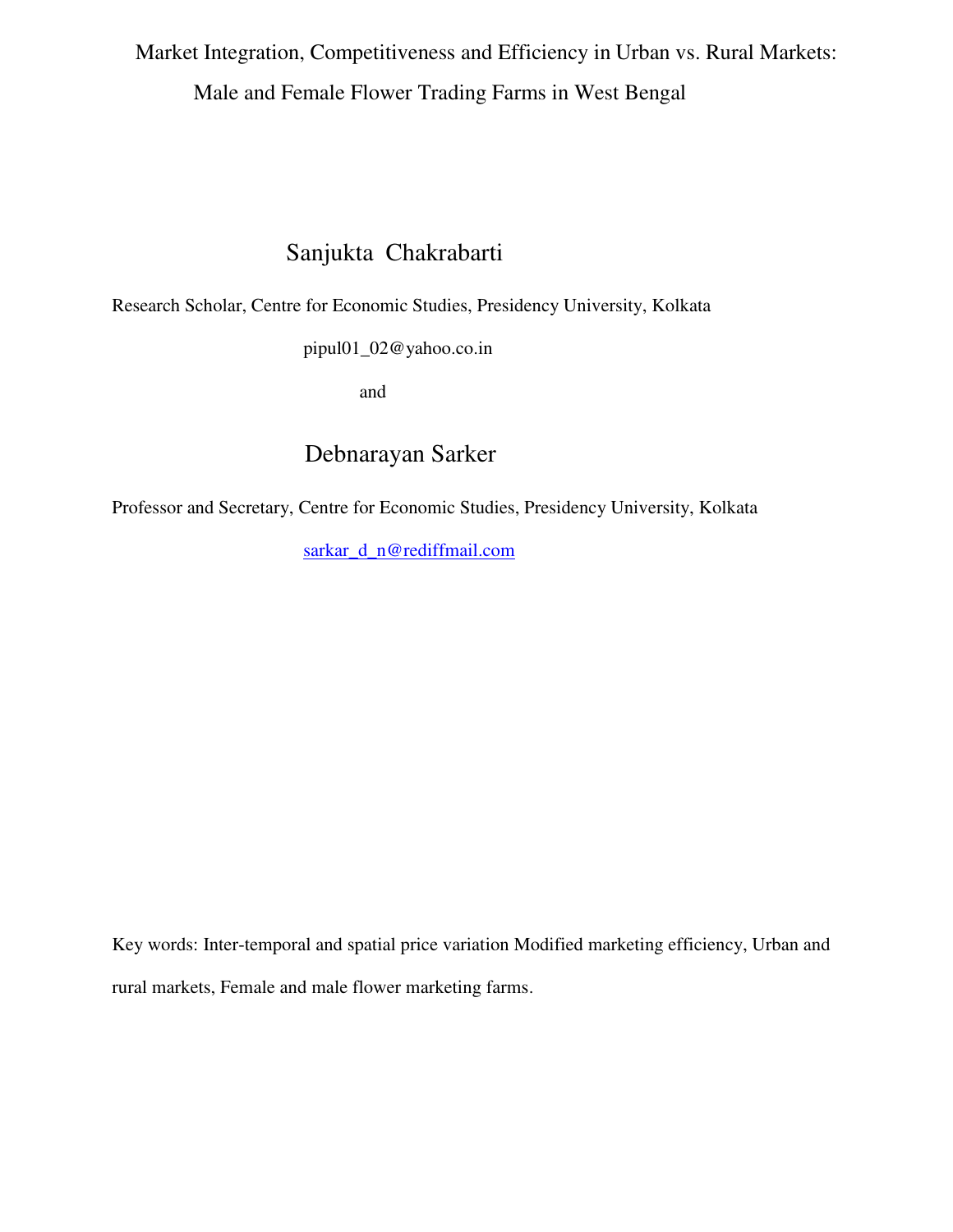## Market Integration, Competitiveness and Efficiency in Urban vs. Rural Markets: Male and Female Flower Trading Farms in West Bengal

[This paper seeks to measure the magnitude of inter temporal and spatial variations in the prices of flower crop between same type of marketing institutions as well as different types of marketing institutions and to assess the competitiveness and efficiency of marketing in the rural and urban trade markets of flower crops in West Bengal in Indian context where female act as important marketing agents. This study suggests that trade market for most of flower crops are not efficient in the area we studied. However, price per unit for all flower crops is lower in village level markets, and female marketing agents offer lower price for all flower crops in all types of markets. Also, the marketing efficiency for some flower crops is somewhat higher for female marketing agents.]

 Floriculture is an important area of horticulture, comprising large groups of fruits, vegetables, mushrooms, flowers, plantation crops including cashew, spices, medicinal and aromatic plants etc. for potential diversification and value addition in the primary sector. The diversity of physiographic climate and soil characteristics and enormous biodiversity enable India to grow a large variety of flower crops. In India ,a large number of people earn their livelihood either by producing or marketing of flowers.

 Floriculture plays an important role in the Indian economy by augmenting rural employment/empowerment of backward women and earning foreign exchange (Goswami, 2009:85). About 80% of all female workers are employed in agriculture, whereas only 70% of rural men are in agriculture. Thus agriculture is the single most important contribution of employment in the rural sector and more so to the rural women (Vepa, 2005.p2565). The census 2001 data show that 39% of the total workers in farming ( cultivators plus agricultural labour) are women and participation of women is relatively high in non crop agricultural activities ( ibid: 2563.).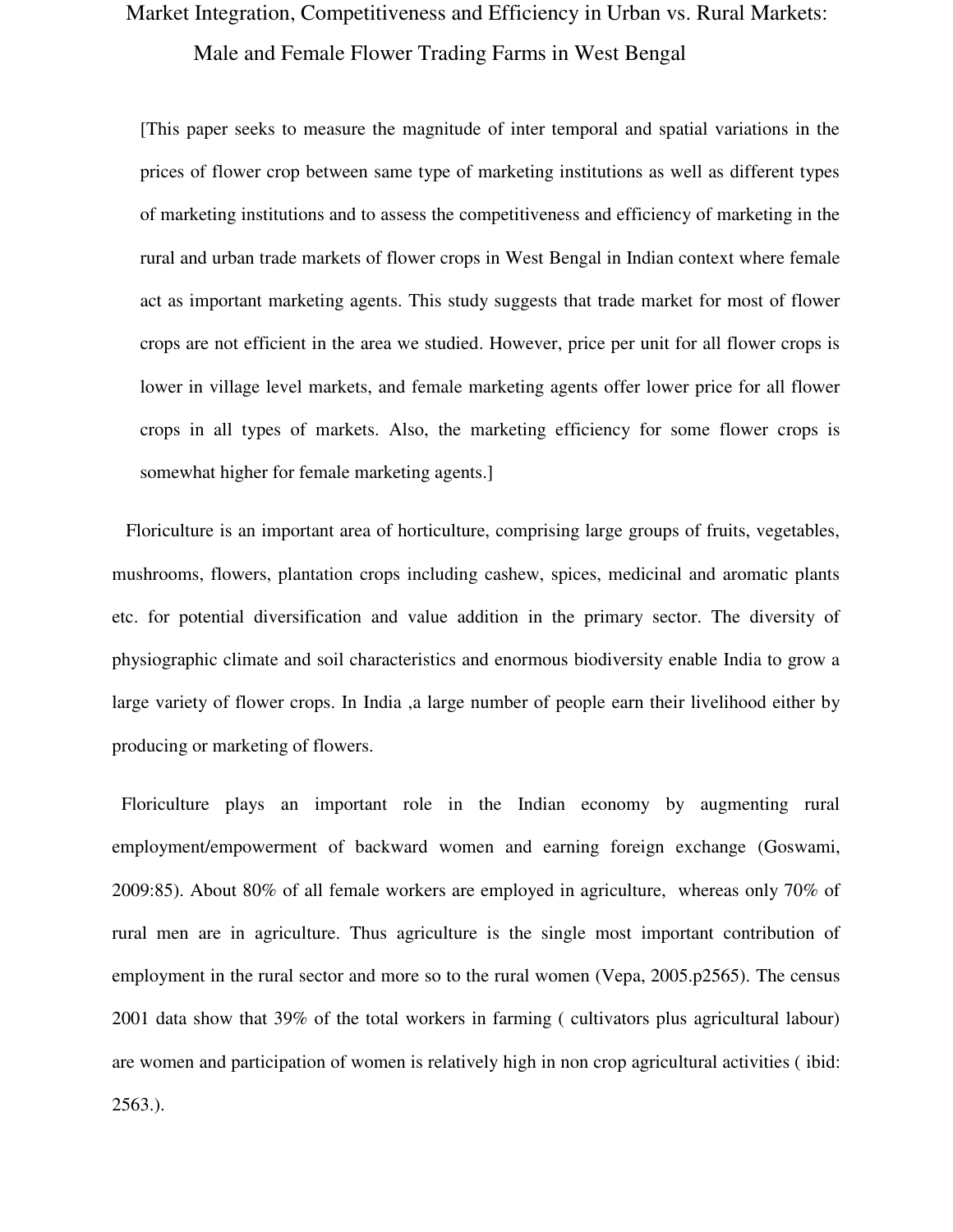Despite considerable research for assessing the degree of competitiveness and efficiency of marketing between men and women marketing agents in some areas, there is very little research on this issue in the domestic trade market of flower crop. The studies that usually appear in flower crop marketing do not demarcate between men and women (Kiran et.al. ,2007; Agro-Economic Research Unit ,2007; Agro economic Research Unit ,2003; Maerterns and Johan ,2009). Sarker and Chakraborty"s (2005) study based on 5 districts of West Bengal reveal that ,in general, marketing efficiency decreases with the increase of number of intermediaries in the marketing channel. High price spread is the common phenomenon, because of concentration of market intermediaries. One of important findings of this study is that the trade market of flower crop in West Bengal is not very efficient in nature and not implied an orderly marketing system for some categories of major commercial flower crops (rose, tuberose and bel) produced in alluvial zone in West Bengal, because the farmer - producers' interest for fair price of those flowers are not supported during lean season. This paper seeks to measure the magnitude of inter temporal and spatial variations in the prices of flower crop between same type of marketing institutions as well as different types of marketing institutions and to assess the competitiveness and efficiency of marketing in the domestic trade markets of flower crops in West Bengal where female act as important marketing agents. The underlying hypothesis is that flower marketing system is efficient, competitive and closely integrated in terms of price movements, and marketing efficiency is higher for female marketing agents compared with man, and rural markets are more efficient than urban markets in all flower crop markets.

 This paper is organised as follows. A short review of the domestic flower trading market of West Bengal appears in Section II. Section III presents the data set and methodology. The results are contained in Section IV. Section V concludes.

### 2. Flower Trading Markets in West Bengal

 West Bengal is India"s third largest flower producer after Karnataka and Tamilnadu in the production of cut flowers. West Bengal produces flowers like rose, tuberose, Marigold , gladiolus, gardenia, carnation, gerbera, chrysanthemum, which have vast scope of its external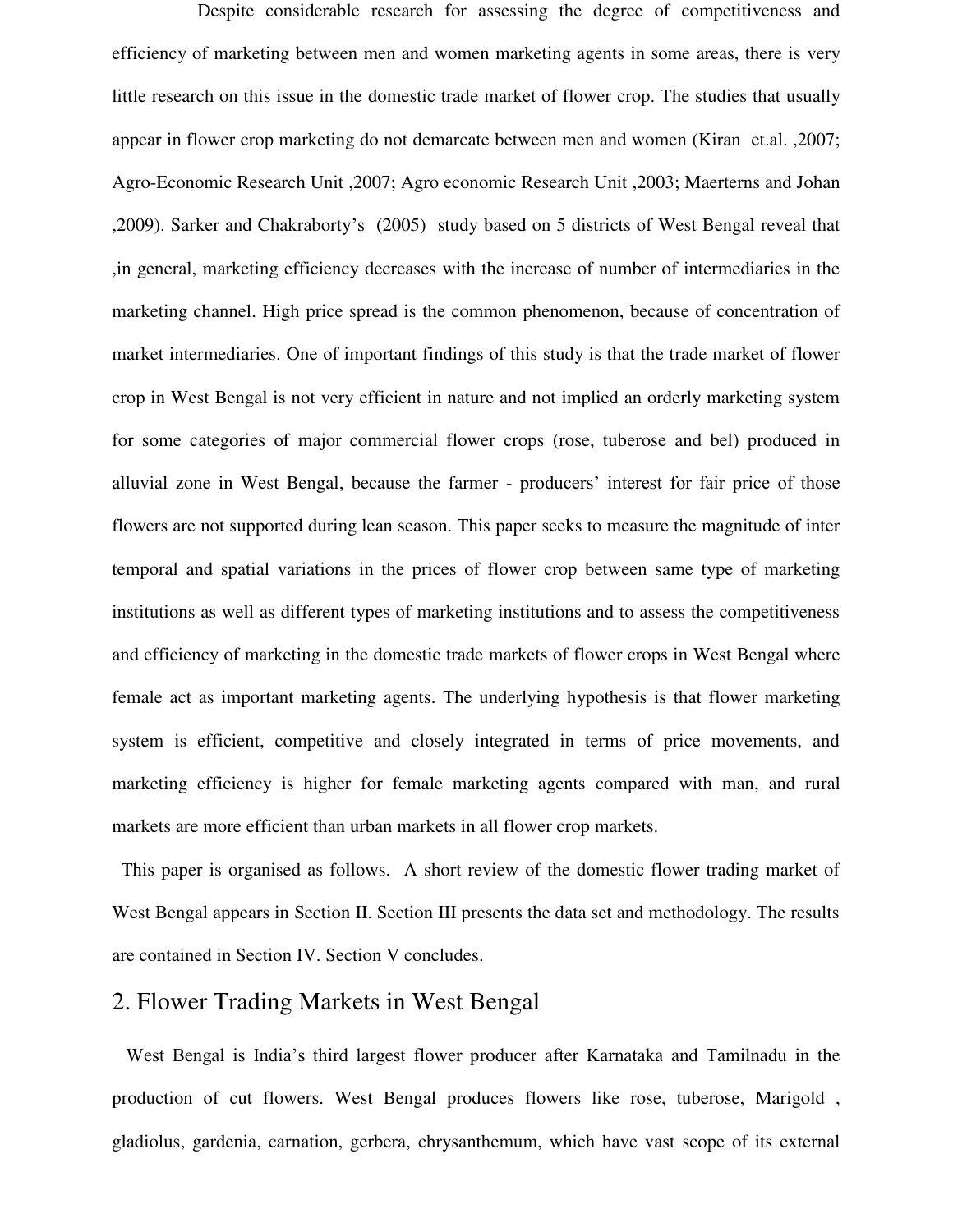and internal demand .The area under flower crop in West Bengal was 9.8 thousand hectares in 1996-97, but in 2002-03, it stood at 17.33 thousand hectares, registering around 9.8 per cent increase of compound growth rate per annum between 1996-97 and 2002-03, whereas production growth was around 16.54 per cent during that period (Government of West Bengal, 2001, 2004). Though the history of growing flowers and ornamental plants is too old, the commercial trade on these have generated recently, mainly, due to impact of economic reform (1991-92).

 Intra-state flower trading market of West Bengal is of four types- primary, secondary, sub and metropolitan. It appears in the following framework.

#### **(Intra-state flower trading Market of West Bengal)**



 Primary village level markets usually exist at the village level where the flower crop is originally produced, and directly connect the trade flow to the secondary market or/ and metropolitan market. Secondary markets, which gather larger quantity of flowers than primary markets, usually sit nearby the important railway station or bus terminus, and directly connect the trade flow to the metropolitan market. The sub markets sit usually at different districts towns, sub divisional towns and other important town areas. The character of primary and secondary markets is that a considerable portion of flowers of these two markets are sent to metropolitan market mainly for sale, whereas the marketing agents of sub markets usually purchase flower crop from metropolitan market or secondary market or primary market and sell those crops in the former markets (sub-markets). In metropolitan market, which makes a close link to all other types of market, the daily volume (quantity) of sales and purchase of different types of commercial flower crops is the highest of all types of markets.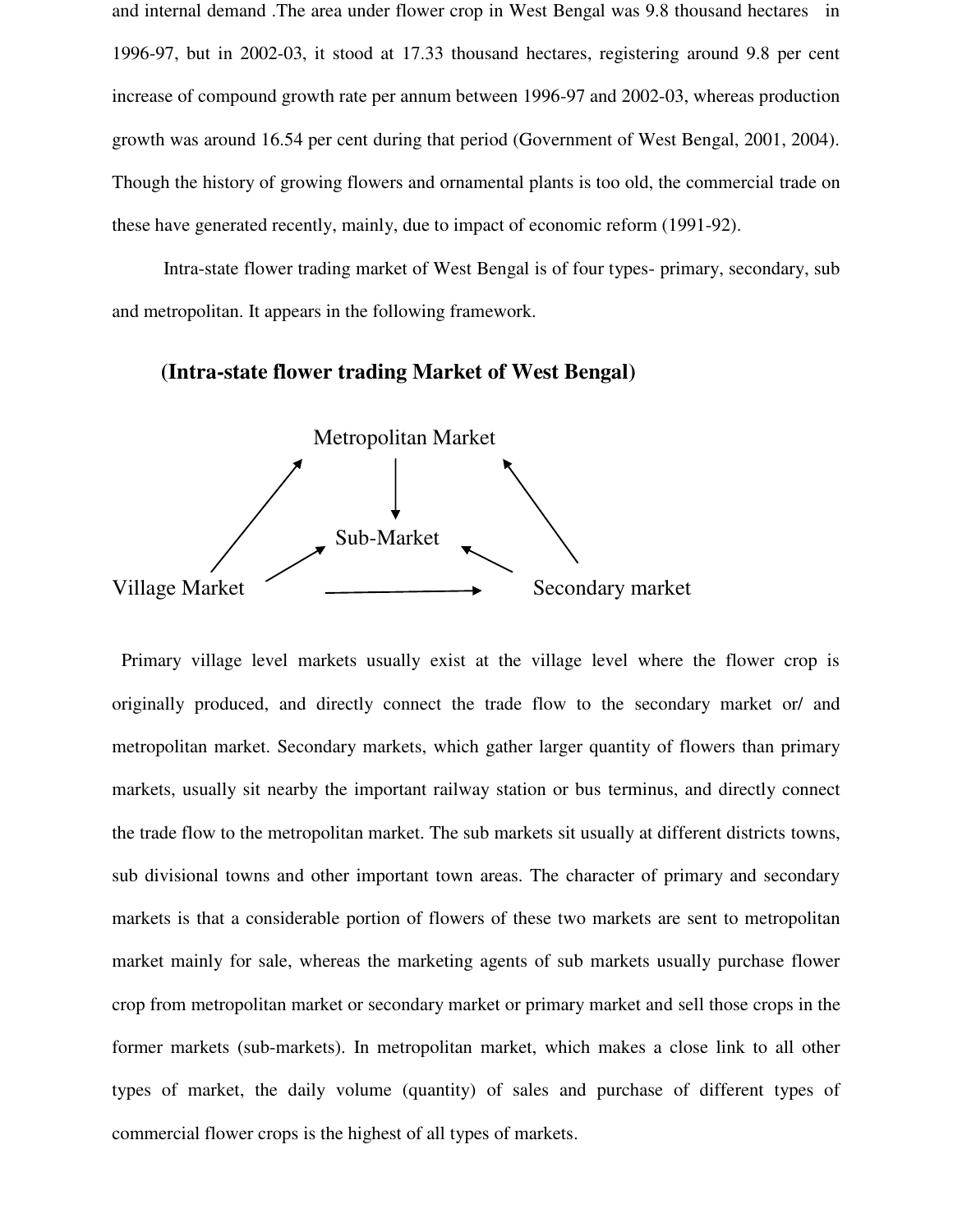Also important to mention that five districts- Midnapore, Nadia, Howrah, 24 parganas (North) and 24 parganas (South)- have higher proportion of area under commercial flower crops in alluvial Zone and Darjeeling districts produce commercial flower crops in hill Zone in West Bengal(ibid). We consider all our samples from alluvial Zones because of the close proximity (nearest in distance) of the samples from our residence.

### 3. The Data Set and Methodology

#### The Data Set

 To examine the stated objectives field survey (primary source) is the main source of data collection for this study, as no published data relating to the marketing agents of the flower markets under study are available from any secondary source. Data collected from the sample respondents were taken up during the period from 1stApril 2006 to 31st March 2007. Although this paper considers sample from 600 marketing agents belonging to village level and urban markets (sub market and metropolitan market), the broader study undertook household survey to 800 flower crop marketing agents-400 female marketing agents (core group) and 400 male marketing agents (control group) - taking samples from all types of markets under five districts namely Kolkata, 24 parganas (North), Nadia, 24parganas (South) and Midnapore of West Bengal. This study considers stratified random sampling method. The procedure of selection is in the following lines.

Firstly, we consider all our samples from alluvial Zones because of the close proximity (nearest in distance) of the samples from our residence. Secondly, we selected two markets of each type from three types of market (village level , secondary and sub markets)under five districts including Kolkata, with the principle that those markets have higher number of marketing agents than other markets under each district, and one metropolitan market (Mallikghat) from Howrah in Kolkata. Worthwhile to mention that Mallikghat flower market is the highest metropolitan market of eastern India, because the daily volume (quantity) of sales and purchase of different types of commercial flower crops is the highest of all flower markets in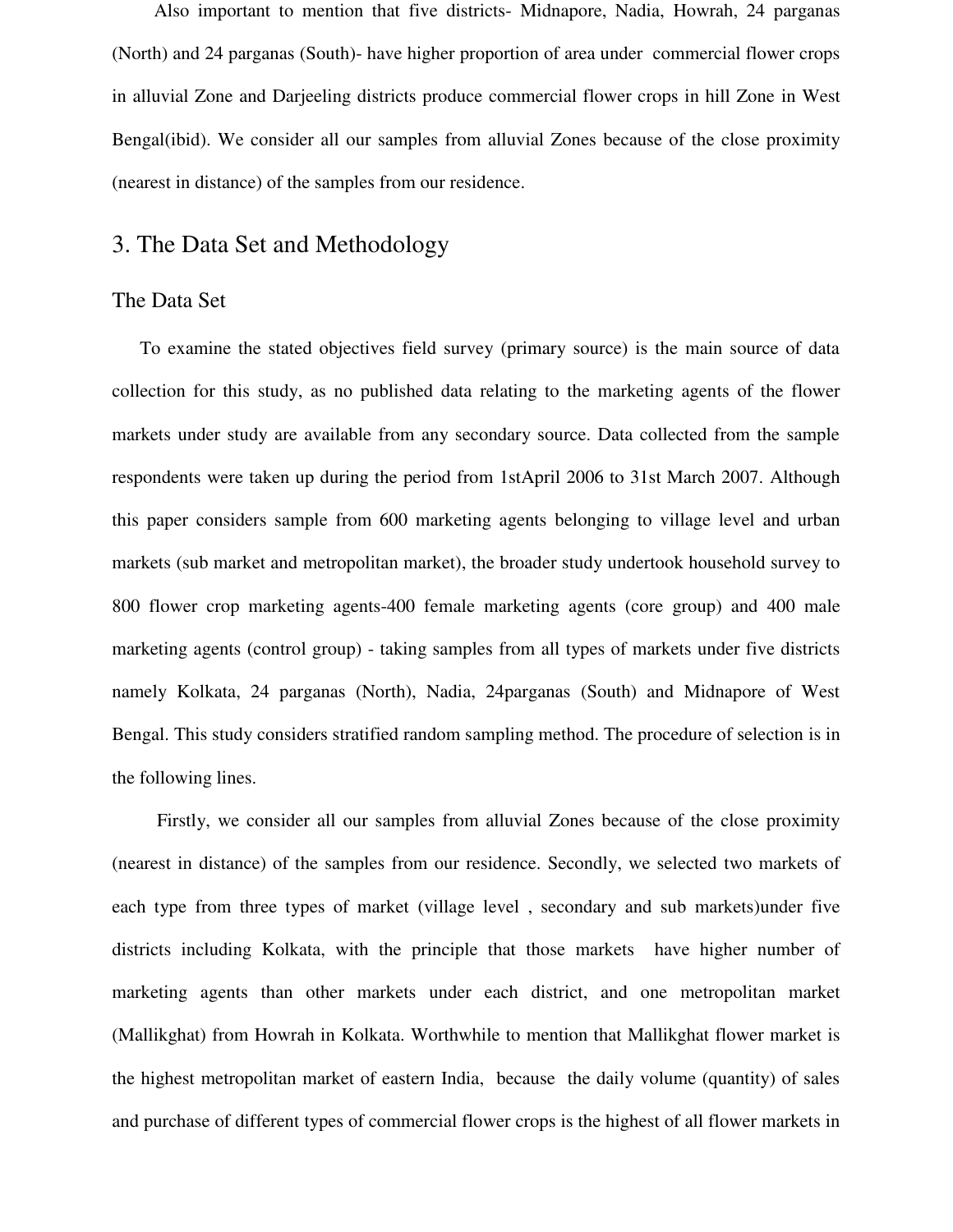eastern India(ibid). Moreover, the inter-state trade and inter-country trade of flower crop are executed from Mallikghat flower market in Kolkata.

 The village level markets selected for final survey are Puranagar from Nadia district and Gaighata from 24 parganas(S) district. Similarly, the secondary level markets selected for final survey are Thakurnagar from North 24 parganas district and Deolti from Midnapore districts; submarkets selected from Kolkata are New Market and Sealdah Market; the only metropolitan market selected for final survey is Mallikghat flower market, the highest flower market ( in quantitative flow of business) in eastern India.

 Thirdly, selection of the sample of marketing agents of core group (female marketing agents) has been done by the method of SRSWOR depending on pilot survey on total number of marketing agents in each market selected for final survey. The common features that appears from pilot survey of this study are: i) the prevalent marketing agents (or market middlemen), who act as sellers of flowers in different types of market in the area we surveyed, are local wholesaler (local *paikars*), secondary (local) wholesalers, market wholesalers and retailers; ii) the significant majority of women marketing agents almost(about 78 per cent cases in an average)act as retailers in all categories of flower crop markets, whereas the importance of local wholesaler(local *paikars*), who act as about 62per cent cases in an average, is the most important for male marketing agents (control group) in all categories of flower crop markets; iii) the prevalent flower crops offered for purchase and sale in the area we surveyed is of seven categories: Rose, Tuberose, Bel, Jui, Marigold, Gladiolus and Chrysanthemum.

Finally, female marketing agents' households (core group) are randomly selected (SRSWOR) from the population of each selected market based on pilot survey with two principle characteristics.( i )We took samples for two categories of marketing agents – retailers and local wholesalers, because they are the most prevalent marketing agents in the flower crop markets in our surveyed area that appears from pilot survey. (ii) Also important is that we took samples from pure marketing agents, i.e. marketing agents who independently (not jointly) act as retailer or local wholesaler.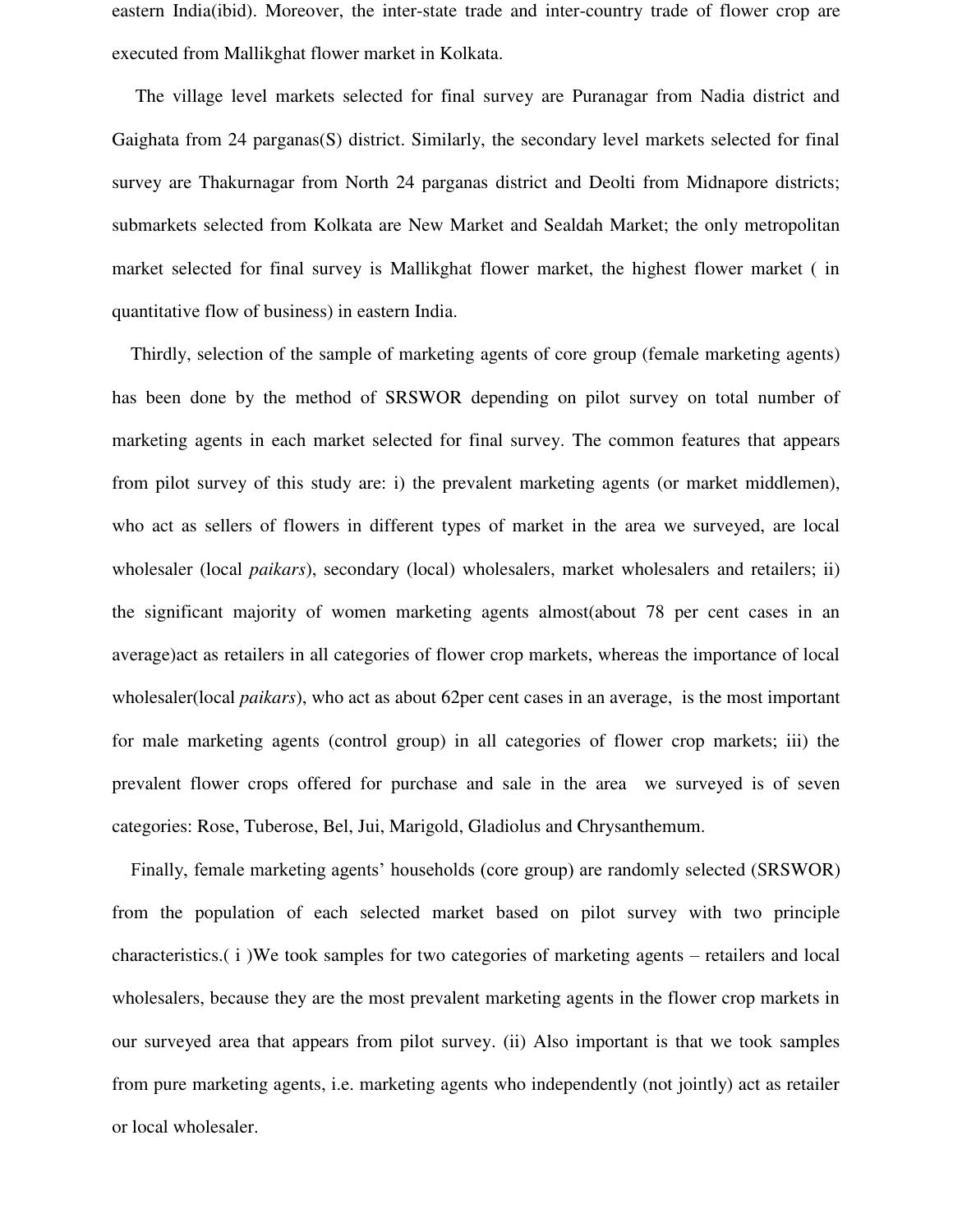Samples for core group (female marketing agents" households) in each market were 50, comprising 25 samples from retailers and 25 from market wholesalers. As each type of market comprises two markets, the number of samples for each type of market is 100-50 samples from retailers and 50, local wholesalers. However combining all samples together total samples for core group (female marketing agents" households) in four types of market are 400---100 from village level market (50 from Gaighata and 50 from Puranagar), 100 from secondary level markets (50from Thakurnagar and 50 from Deulti), 100 from sub markets (50 from New market and 50 from Sealdah) and 100 from Metropolitan market (Mallikghat flower market at Howrah in Kolkata).

Similarly, 400 pure male marketing agents' households (control group) are randomly selected(SRSWOR) from the population of each selected market based on pilot survey taking equal number of samples in keeping with core group selected from each market.

 But ,more importantly, as this paper attempts to study the competitiveness and efficiency between male and female marketing firms in rural and urban flower trading markets , data have been collected from 600 pure marketing agents- 300 female marketing agents(100 from village level market , 100 from sub markets and 100 from Metropolitan market )and 300 male marketing agents(100 from village level market , 100 from sub markets and 100 from Metropolitan market )- with an intensive field enquiry through a scheduled questionnaire.

#### **Methodology**

 In order to study the competitiveness and efficiency of marketing of flower marketing agents related to this study proportions, simple percentage analysis, averages etc. have been used in tabular analysis. In this perspective the following measures have been introduced.

 As regards efficiency is concerned, efficiency, in quantitative term, is measured as a ratio of output to input. Markets are efficient when the ratio of the value of output to the value of input throughout the marketing system is maximized. One of the forms of marketing efficiency is pricing efficiency. The goal of pricing efficiency is efficient resource allocation. Activities that may improve pricing efficiency are improvements in market news and information and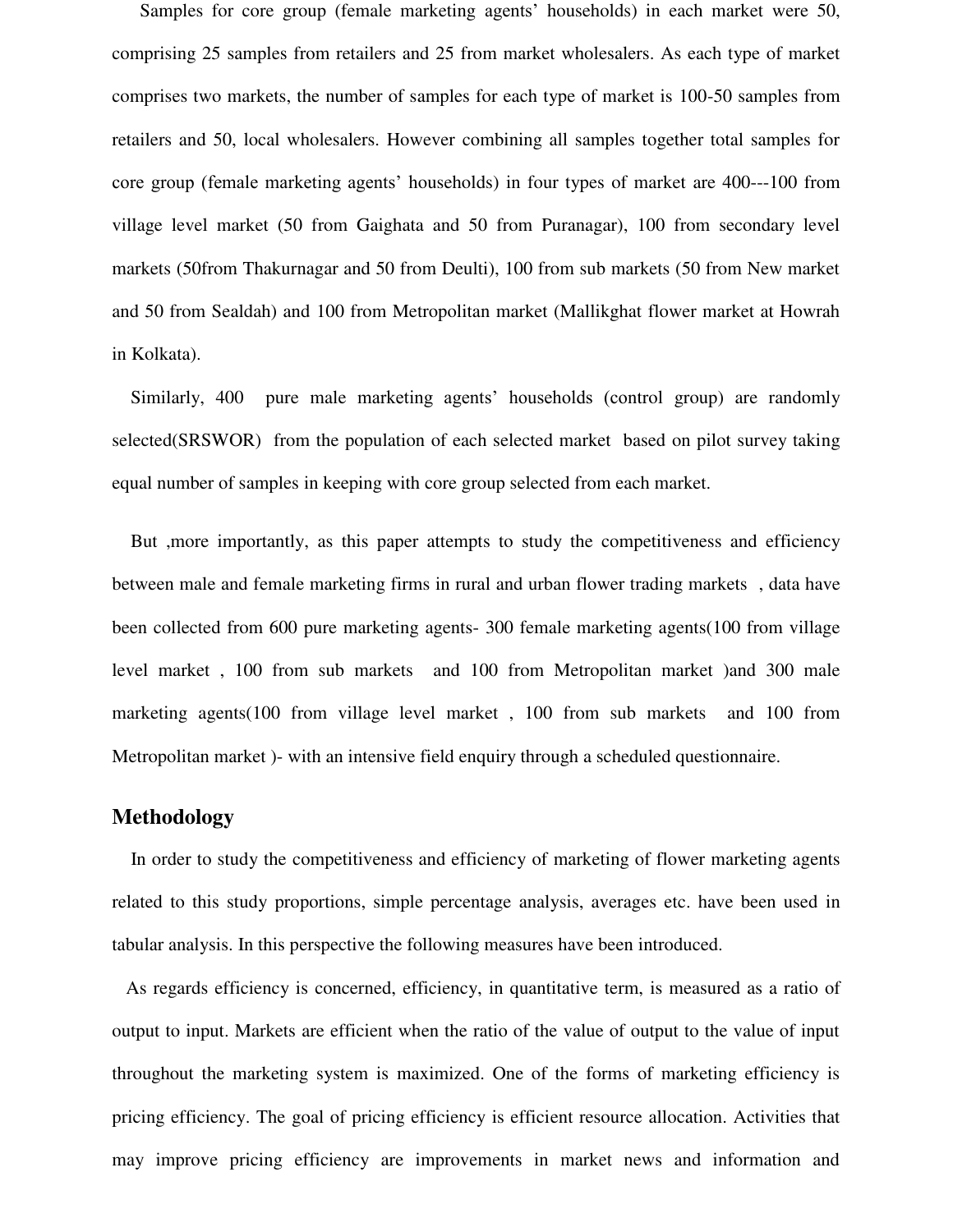competition. Competition plays a key role in fostering pricing efficiency.It is said that most of the conditions of efficiency in marketing are best satisfied by perfectly competitive conditions. The closer the actual conditions to perfect competition, the stronger would the possibilities for minimizing wastes and exploitation and the greater the tendency for a uniform price to prevail over the entire market area.

**Price spread over different markets:** Following Ashok Rudra (1992: 62) we calculated price spread over different markets and over different marketing agents in our study. The symbols  $\theta \pm \delta$  means the following: The midpoint of the prices of flower crops to the different marketing agent in a given market is  $\theta$ , the highest observed value is  $\theta$ +δ and the lowest observed is  $\theta$ -δ.  $\pm$  δ has given an idea about the intra market price variation. Comparison of the values of θ for different flower crops in the same market and for different markets for the same flower crops gives some idea about the inter market and intra-market price variations. The hypothesis of Rudra"s (1992) calculation of price spread over different markets and over different marketing agents is that if the range of price variation for the homogenous product under different markets(excluding marketing costs) in any particular marketing agent as well as inter- marketing agents for the same period is not far from uniformity, the market of the particular homogeneous product becomes closer to perfect competition .As data related to agricultural inputs and outputs are usually short term in nature in the developing economies like India, Rudra"s (1992) estimate seems to be more pertinent in determining the competitiveness among agricultural farms based on such agricultural data.

**Producer's share in consumer's price (in percentage) =**  $(\text{Pp}/\text{Pc})^*100$ **, where**  $p_p$  **is the price** received by the producer and  $p_c$  is the price paid by the consumer. The price received by the producer is estimated as sum of production cost of the producer and profit of the producer, Higher (lower) the producer's share in consumer's price (in percentage), higher (lower) is the efficiency of marketing.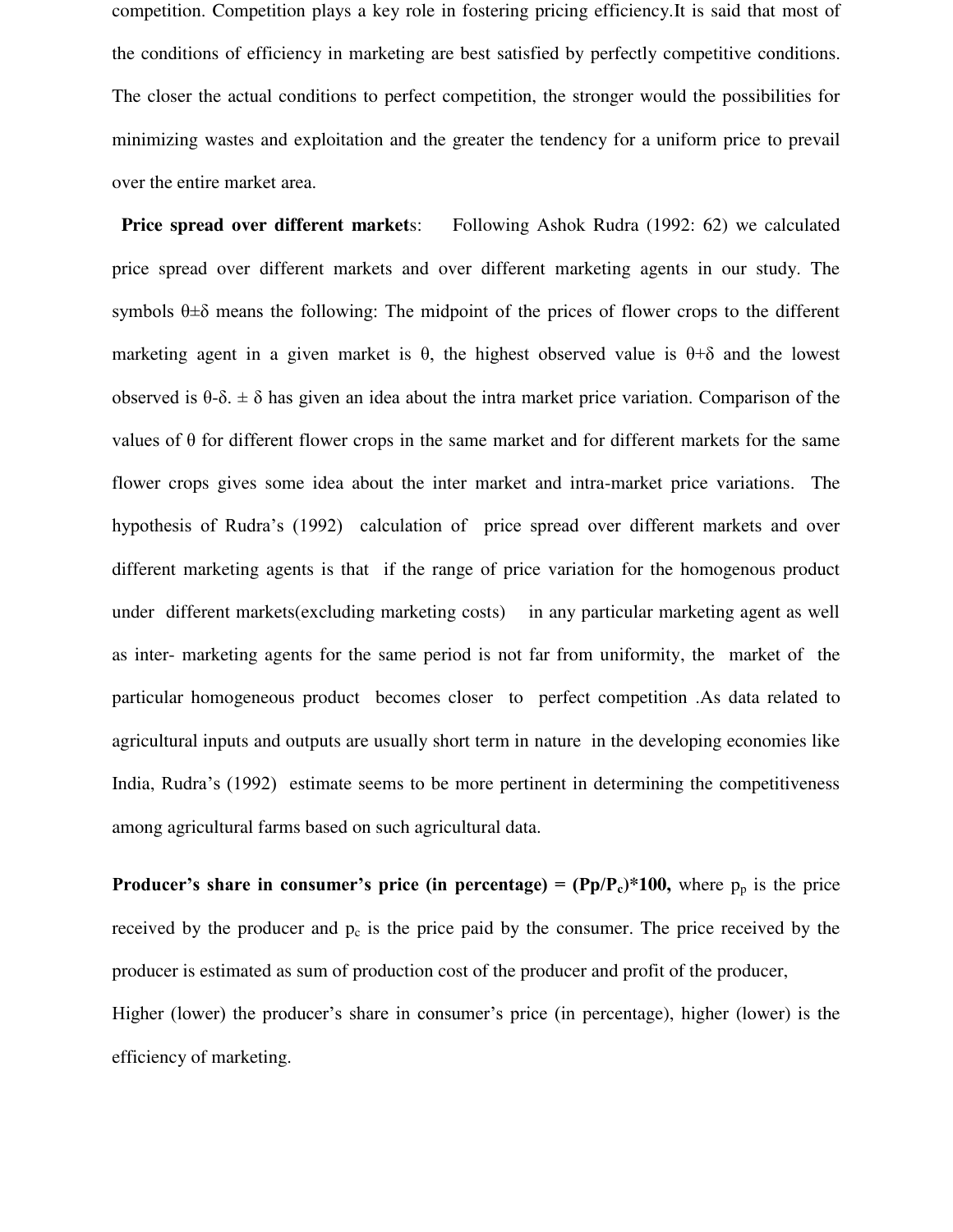*Share of middlemen's profit (Marketing Margin) in consumer's price (in percentage) (MM/Pc)\*100,* where MM is the marketing margin. Higher (lower) the middleman's profit in consumer"s price (in percentage),lower (higher) is efficiency of marketing.

Marketing efficiency indicates the movements of goods from producer to consumer at the lowest possible cost with the maximum satisfaction of the consumer .Marketing efficiency of individual flower crop is calculated with the measure of modified marketing efficiency (Sundaravaradanajan and Jahanmohan, 2002, Agro Economic Research, 2003).

**Modified Marketing efficiency (MME) =Pp/(MC+MM)** where MC is the marketing cost and MM is the marketing margin**.** Higher (lower) the value of Modified Marketing efficiency higher (lower) is the efficiency of marketing.

#### **Making Margin of the middlemen**

The general expression for estimating the margin for intermediaries is given below.

**Intermediaries margin =Gross Price(selling price) – Price Paid(buying price) –Cost of Marketing** 

#### 4. Results

The socio-economic profile of the sample villages is presented in Table 1. Some of important characteristics of the Table are: i) the considerable majority of men and women marketing agents' households in all types markets (more than two-thirds of households in all markets) belong to SC or ST. ii) Majority of women retailers' households in village level market live under BPL category, as per BPL Survey 2005, Department of Panchayats and Rural Development, Government of West Bengal. Even about 42 per cent of women retailers' households in the sub-level market live under BPL category. However, the incidence of BPL households is much higher in village level market than that of urban markets- sub and metropolitan markets. As regards the educational status is concerned, more than two-third of both male and female marketing agents in all types of market has received education up to primary level. All these facts seem to suggest that both women and men marketing agents' households possess low social status, but from economic point of view women marketing agents'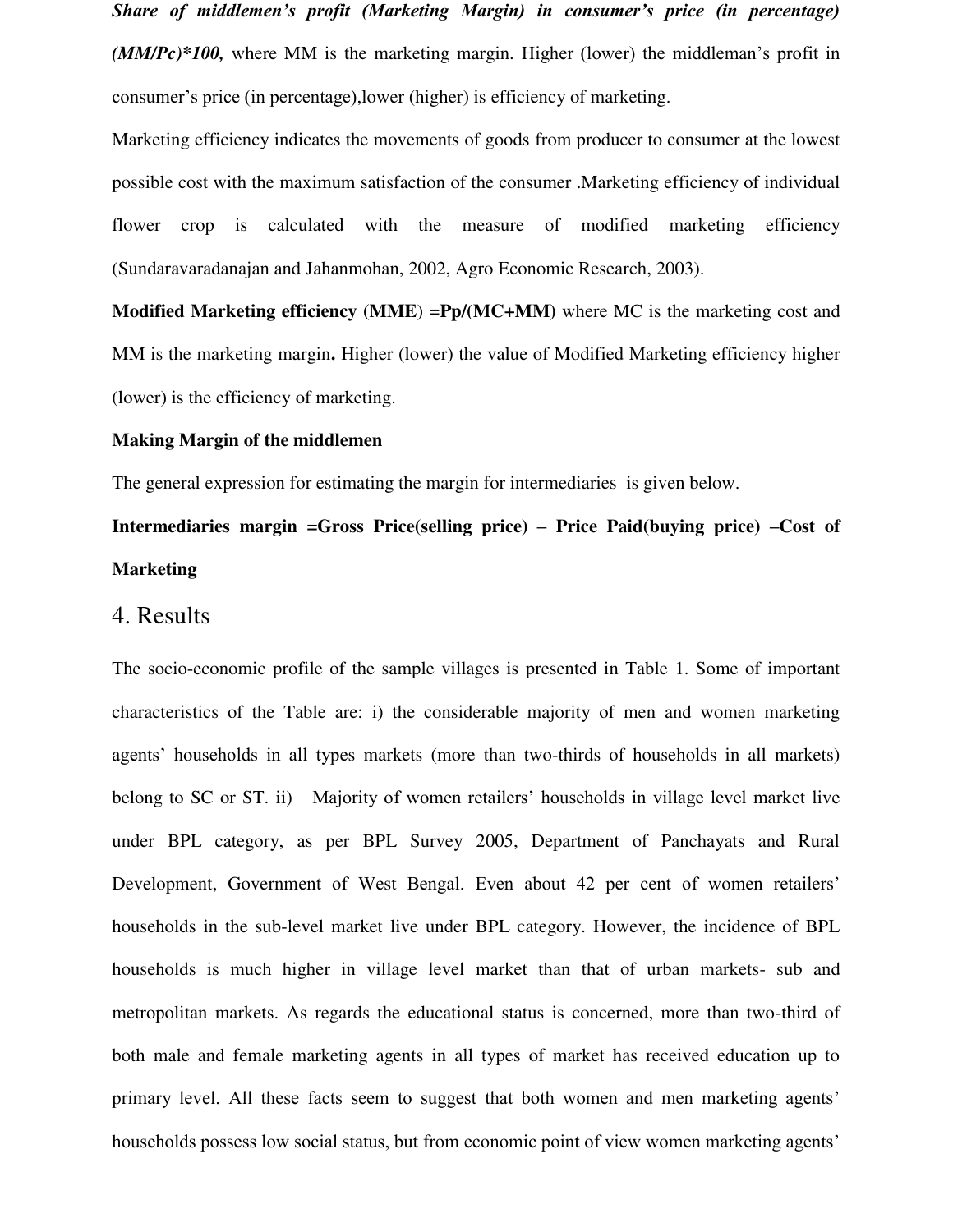households, in particular, have much poorer economic conditions compared with their male counterpart, and women retailers" households are more badly off than male wholesalers" in almost all types of market in general and village market in particular. Therefore dependence on the trade market of flower crop particularly for female marketing agents under this sample, in particular, is expected to have a substantial impact on the livelihood of those households.

 The phenomenon whether prices vary across different markets and over different marketing agents (or market middlemen) in a way which is different from uniformity during lean and peak seasons of the year are given in Tables 2 to 8.Following Rudra (1992) we have calculated price spread over different markets, different marketing agents and among sample male and female marketing agents under our study. Some important features that appear in Tables 2-8 are

1) Price per unit offered by marketing agents for all flower crops under study is the lowest in village level markets followed by metropolitan market and sub markets-Urban markets.

2) Female marketing agents acting as retailer or local wholesaler (local *paikar*) offer lower price for all flower crops in all markets compared with male marketing agents.

3) Local male and female wholesalers offer lower price for all flower crops in all markets than retailers.

4) Inter market (intra-market) price variation is not so far from uniformity in any particular marketing agent and inter marketing agents during both lean and peak seasons<sup>1</sup> for Tuberose(Table 3)and Gladiolus (Table7) and during peak season for Rose (Table 2), whereas for other flowers Bel ( Table 4), Jui (Table 5), Chrysanthemum (Table 8) , Marigold(Table 6) during both peak and lean season and for Rose during lean season (Table 2), the range of price variation under different markets is far from uniformity in any particular marketing agent and inter -marketing agents.

 It is difficult to find from this study that the range of price variations for most of the flower crop within different markets or intra-market for the same period (lean or peak season) is not far from uniformity in any particular marketing agent and also within different marketing agent for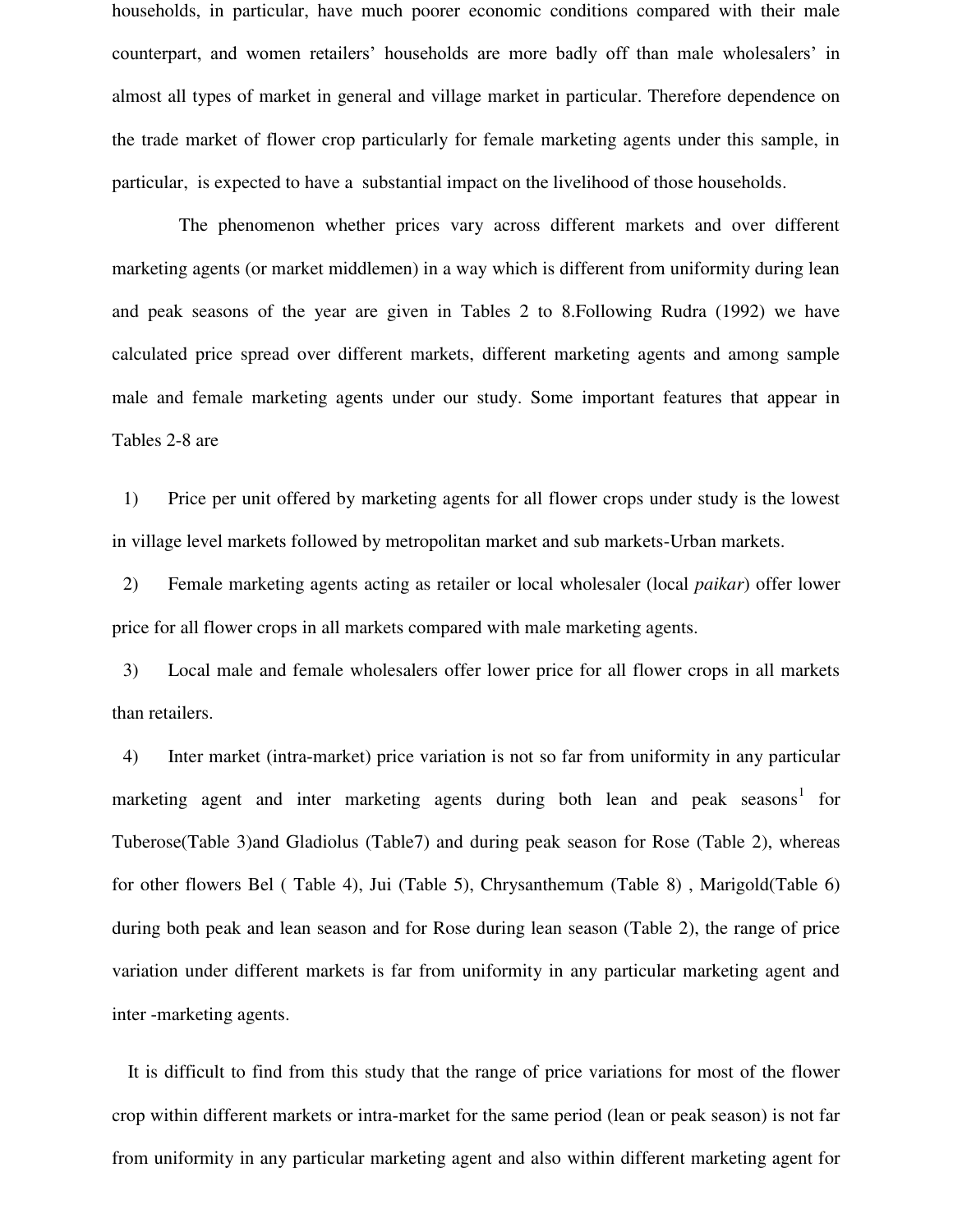both female and male category. However inter-market (intra-market) price variation for Tuberose and Gladiolus during both peak and lean seasons, and Rose during peak season is not so far from uniformity in any particular marketing agent and inter marketing agents for both female and male category. Thus more competitive and closely integrated market structure of flower crop in terms of price movement seems to prevail in the market of Tuberose and Gladiolus during both the lean and peak seasons and that of Rose during peak season in all types of markets where female, the core group of our study, act as marketing agents in those market.

We now present the index of modified marketing efficiency, producer's share in consumer's rupee and traders' profit margin in consumer's rupee (Tables 9 to 11). Tuberose and Gladiolus during both lean and peak seasons and Rose during peak season have higher producers" share in consumers" rupee, higher modified marketing efficiency and lower traders" profit margin in consumers' rupee compared with other flower crops. Such a phenomenon does prevail for both female and male marketing agents under study.

 These findings do not fully support our hypothesis because flower marketing system for most of the flower crops is inefficient. Although the trade market of all flower crops where female act as important marketing agents under our study are not efficient, competitive and closely integrated in terms of price movements for most of the flower crops, the trade market of tuberose and gladiolus during both lean and peak seasons and rose during peak seasons are more efficient, competitive and closely integrated in terms of price movements compared with other flower crops. As regards the extent of marketing efficiency is concerned, modified marketing efficiency is somewhat higher for female marketing agents compared with their male counterpart, and rural markets are more efficient than urban markets in almost all flower crop markets .These facts support our hypothesis. Also important is that a general phenomena arises from Tables9-11 is that during lean season, the MME and producer's share in consumers rupee for almost all flower crops is much low as compared with its lean season.

## 5. Conclusions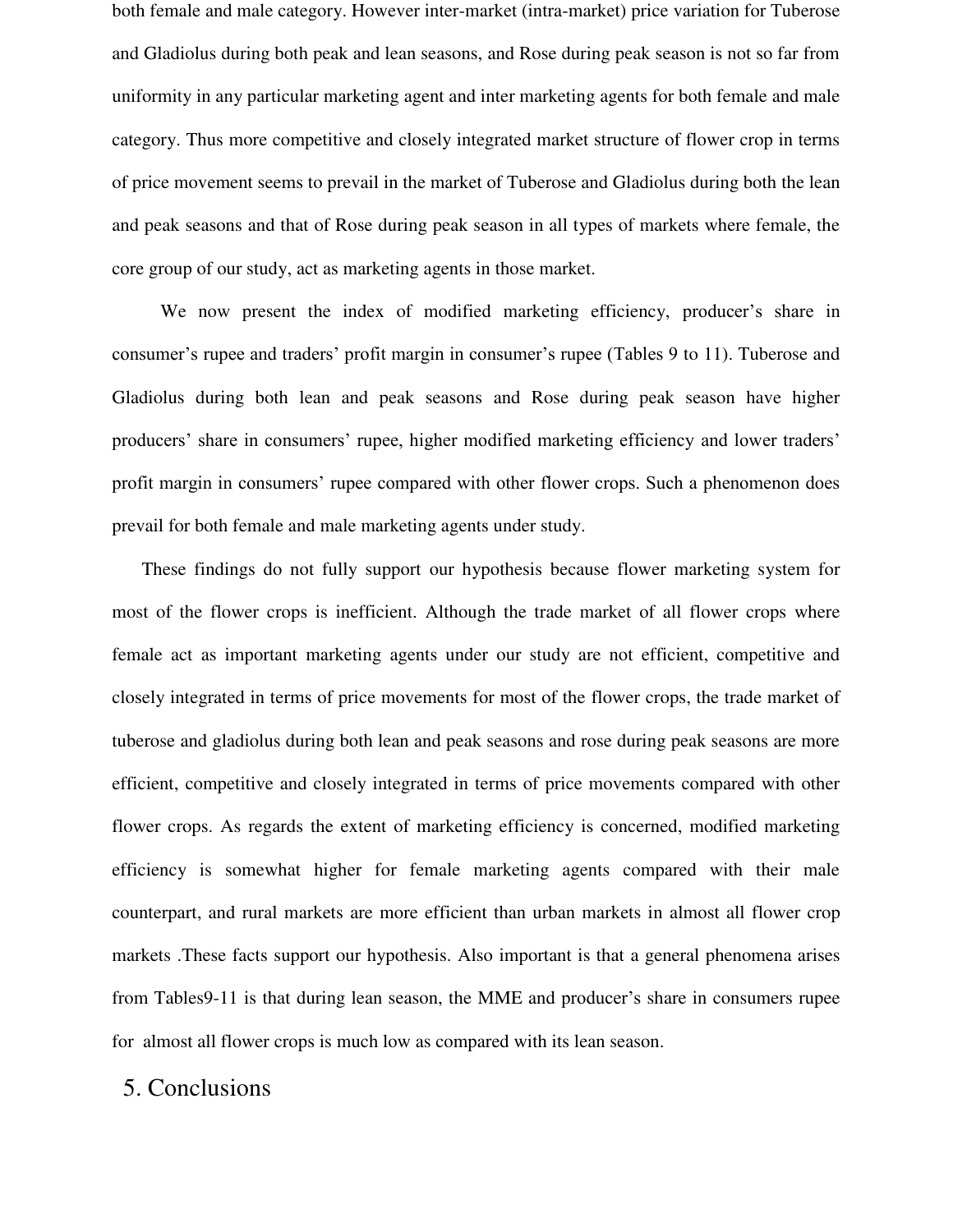This study lends credence to the fact that rural markets shows somewhat higher efficiency than urban markets , and the extent of modified marketing efficiency for some flower crops is somewhat higher for female marketing agents in relation to men. However the trade market for most of flower crops are not efficient in the area we studied. But efficient marketing system is very essential for accelerating production. It makes higher producers" profit in consumer"s rupee which influences farmer's decision in allocating area under a particular crop in a particular time period. Therefore more competition in the trade of traditional flower crops needs to be introduced. Mini and Small assembling centre may be established in private or comparative sectors in flower producing areas, which will save the cost of transportation in assembling labor charges and distribution phases.

The study also reveals that during lean season, the MME and producer's share in consumers rupee for almost all flower crops is much low as compared with its lean season. This may cause the gradual diminution for farmer"s decision in allocating area under particular crop in a particular time period. So emphasis should be given for adequate storage facilities and the expansion of inter-state, intra-state and inter –country trade of flowers, particularly, during lean season when producers incur loss. Co-operative marketing system can be encouraged in this regard. Remunerative prices should be assured to the flower growers during lean season; otherwise, the desired growth of flower production as well as momentum of flower trade will be diminished gradually. Thus Government induced market activities, co-operative marketing system, better information and storage structure may help in overcoming the deficiency of marketing system of flower crops.

[This paper is a part of PhD. works of the first author. However, the usual disclaimers apply]

#### **Notes**

1. Prices for all flower crops are usually higher for peak seasons than that of their lean period. But lean or peak seasons for all crops are not same. However during *pujas* and national festivals the price for most of the crops under our study becomes usually high.

#### **References**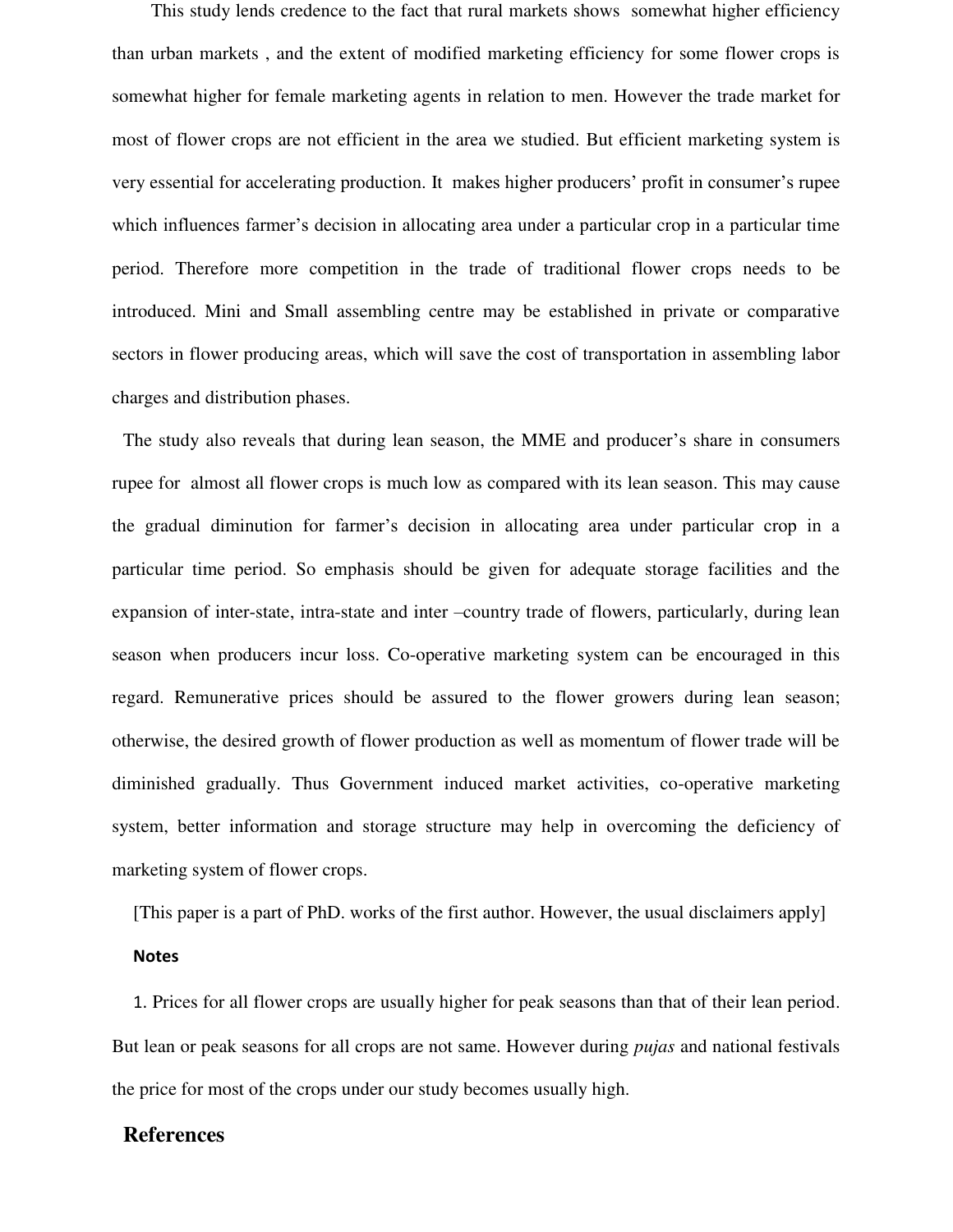Agro Economic Research (2007): "Viable entrepreneurial trades for women in agriculture in Haryana," *Agricultural situation in India*, Vol 64, no 5. August.

Agro economic Research Unit (2003): "Development of Floriculture in Uttar Pradesh- Problems &Prospects": *Agricultural Situation in India*, March,799-805 .

Goswami S.(2009): " An Analysis of the Indian Horticulture Industrywith reference to Floriculture" *Artha Beekshan*, Vol 18. No.:2 Sep,pp-85-91.

H.Gravelle and Rees(1988):*Microeconomics,* Longman, London and New York.

Kiran K, P. Jayasheela and H. V. Basic (2007): "Commercial Floriculture in India: opportunities for cut flowers development *'Southern Economist,* 46 ( 11), pp-18-22.

Maertens, M. and J.F.M.Swinnen (2009) : 'Gender and Modern supply chains in Developing Countries",*LICOS Discussion paper Series*, Discussion paper231,pp1-36.

Rudra, A. (1992), *Political Economy of Indian Agriculture*, K. P. Bagchi& Company, Calcutta, pp. 47-69. Sarkar, D and S Chakraborty (2005): Household Decision Making inAgricultural labour HHs: A case study of WB" *Indian Social Science Review*, Vol. 17. No 2, pp 55-79.

- Sarkar, D (2004): "Gender Bias and Violence against Women: A case study of Flower marketing Agents in West Bengal" *Indian Journal of Human Rights and the Law* Vol I, No 1-2, pp43-60.
- Sundaravaradarajan K.R. and K.R. Jahanmohan (2002): "Marketing Cost Margin, Price-Spread and Marketing Efficiency of Cashew in Tamil Nadu", *Agricultural Situation in India*,Vol.LIX, April.pp.43-60.

Vepa, S.S., (2005): "Feminisation of agriculture and marginalization of their economic stake", *Economic and Political Weekly*, 40 (25): 2563-68.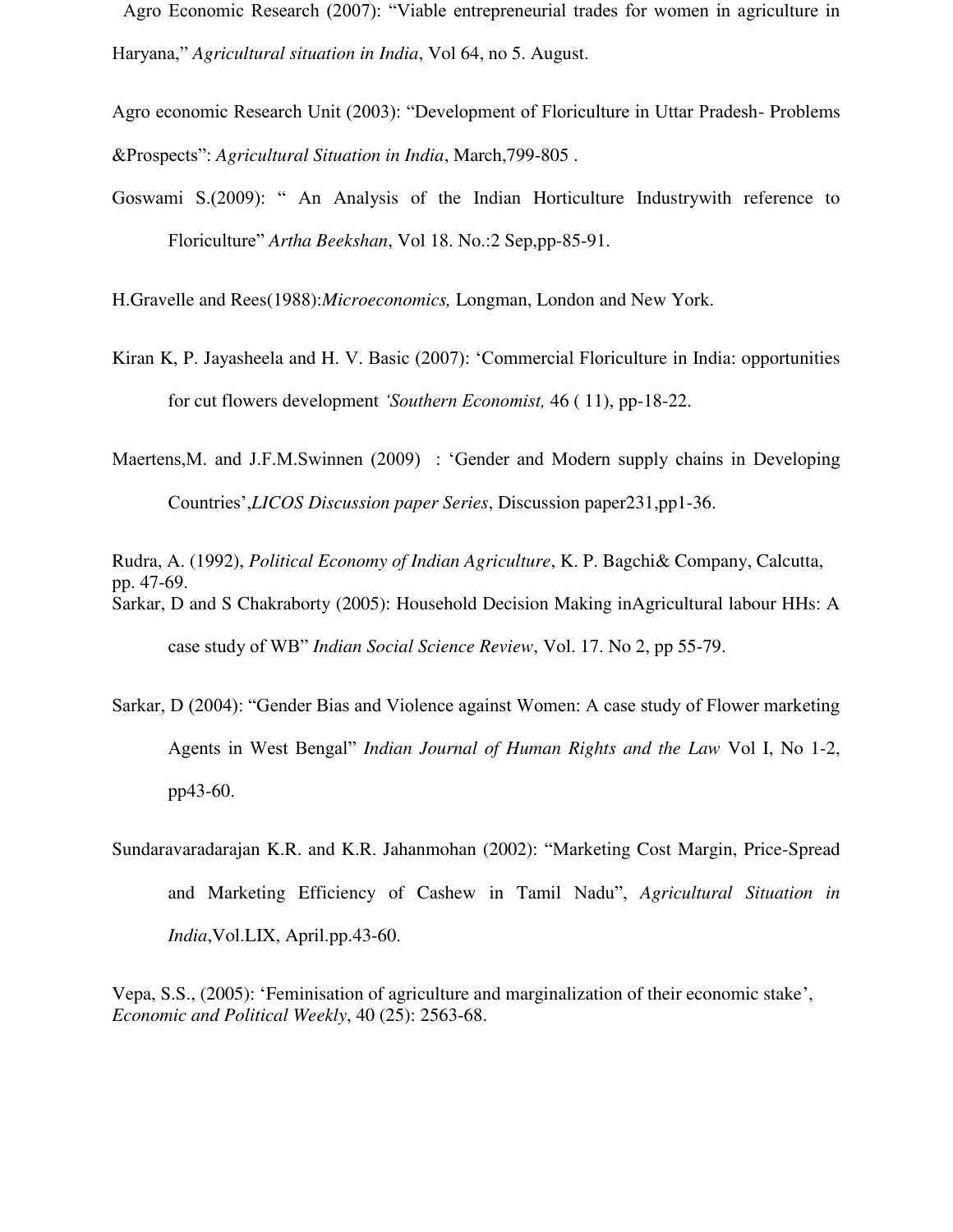| Types of                     | Average               | % of HH                | % of HH        | % of HH   | Average size              | % of BPL                |
|------------------------------|-----------------------|------------------------|----------------|-----------|---------------------------|-------------------------|
| market/Types<br>of marketing | size of<br>Households | Belonging<br>to SC and | Illiterate     | Primary   | of Land<br>Holding(acres) | Households <sup>+</sup> |
| agents                       |                       | <b>ST</b>              |                | Education |                           |                         |
| <b>Village Level</b>         |                       |                        |                |           |                           |                         |
| Retailer                     | 4.68                  | 92                     | 6              | 80        | 0.16                      | 72                      |
|                              | (5.27)                | (84)                   | (10)           | (84)      | (0.46)                    | (28)                    |
| Local wholesaler             | 4.72                  | 87                     | 4              | 82        | 0.12                      | 55                      |
|                              | (5.22)                | (84)                   | (12)           | (78)      | (0.53)                    | (12)                    |
| Sub-Market                   |                       |                        |                |           |                           |                         |
| Retailer                     | 3.89                  | 80                     | 4              | 71        | $\pmb{0}$                 | 42                      |
|                              | (4.45)                | (72)                   | (0)            | (76)      | (0.36)                    | (10)                    |
| Local wholesaler             | 4.18                  | 86                     | 5              | 78        | 0.14                      | 17                      |
|                              | (4.61)                | (78)                   | (2)            | (76)      | (0.480)                   | (5)                     |
| Metro.Market**               |                       |                        |                |           |                           |                         |
|                              | 3.86                  | 76                     | $\overline{2}$ | 68        | $\mathbf 0$               | $\pmb{0}$               |
| Retailer                     | (4.18)                | (68)                   | (2)            | (72)      | (0.22)                    | (0)                     |
|                              |                       |                        |                |           |                           |                         |
| Local wholesaler             | 4.12                  | 73                     | 6              | 81        | $\mathbf 0$               | $\mathbf 0$             |
|                              | (4.10)                | (76)                   | (8)            | (74)      | (0.41)                    | (0)                     |

Table 1: Socio-Economic Characteristics of Sample Households

Source: Field survey. Note: Figures within ( ) indicate values for male marketing agents.

\*Secondary Level Marker; \*\*Metropolitan Market; + As per BPL Survey 2005, Department of

Panchayats and Rural Development, Government of West Bengal.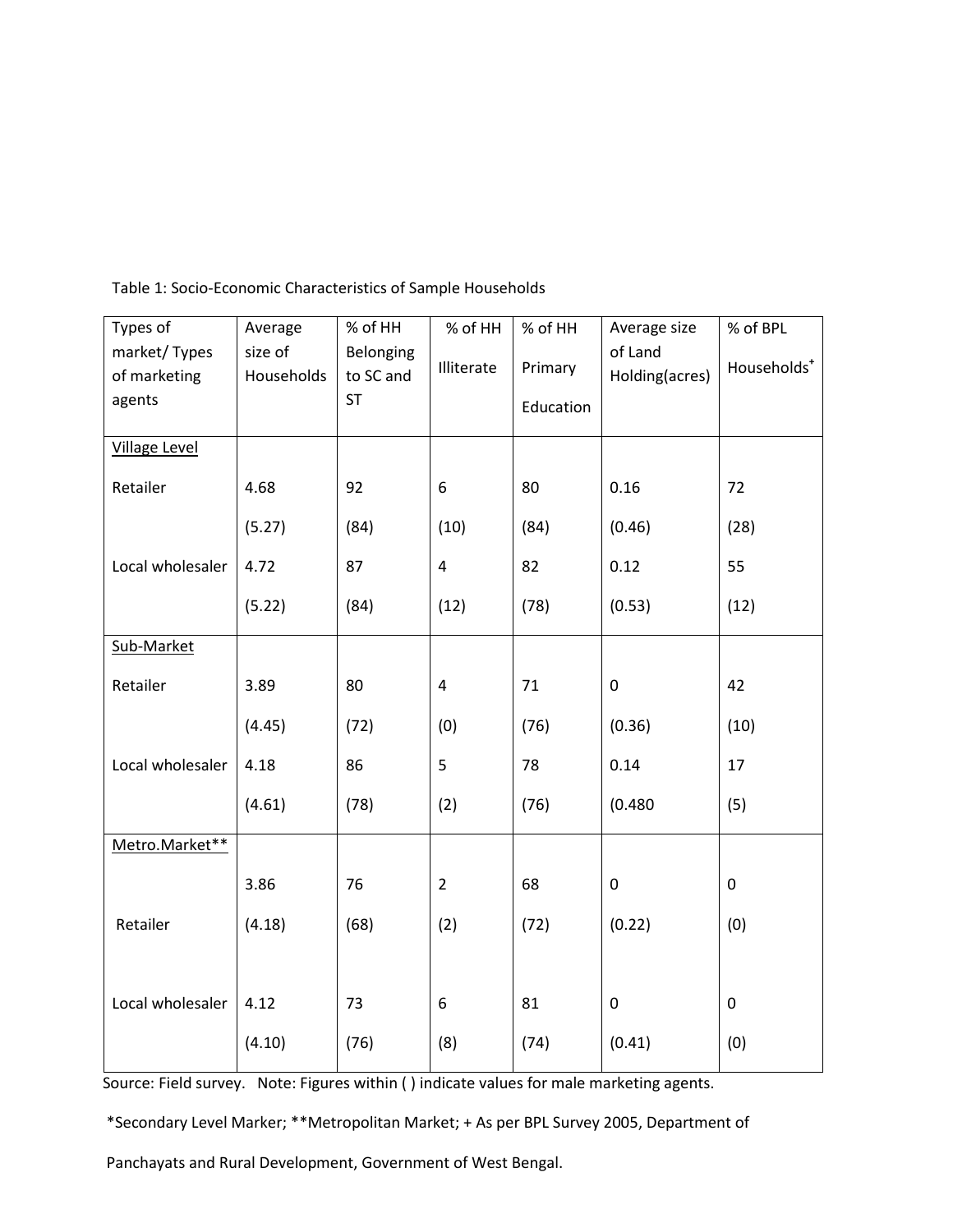Table 2**:**Inter (Intra) market , Inter (Intra) marketing agents variation in peak season and lean season prices of Rose (100 flowers). The state of Rose (100 flowers).

|                         |                              |           | Peak season              |           | Lean season                  |             |             |            |  |  |  |
|-------------------------|------------------------------|-----------|--------------------------|-----------|------------------------------|-------------|-------------|------------|--|--|--|
|                         |                              |           | Prices(in Rs) offered by |           | Prices(in Rs) offered by     |             |             |            |  |  |  |
|                         | Local wholesaler<br>Retailer |           |                          |           | Retailer<br>Local wholesaler |             |             |            |  |  |  |
|                         |                              |           |                          |           |                              |             |             |            |  |  |  |
| Type of<br>market       | Male                         | Female    | Male                     | Female    | Male                         | Female      | Male        | Female     |  |  |  |
| Village Level<br>Market | $100+3$                      | 97±3      | 96±4                     | 95±3      | 45±15                        | 42.50±12.50 | 41.50±8.50  | 40.50±9.50 |  |  |  |
| Sub Market              | 175±6                        | 170±4     | 165±4                    | $162 + 6$ | $85 + 15$                    | $80 + 16$   | $48 + 12$   | $45 + 10$  |  |  |  |
| Metropolitan<br>Market  | $140 + 5$                    | $114 + 4$ | 136 <sup>±4</sup>        | $130+3$   | 50±10                        | $45 \pm 10$ | 43.50±11.50 | 40±15      |  |  |  |

Source: field survey

 Table 3**:**Inter (Intra) market , Inter (Intra) marketing agents variation in peak season and lean season prices of Tuberose (kg). The same prices of Tuberose (kg).

|                         |      | Peak season              |                  |          | Lean season             |               |                  |                  |  |  |
|-------------------------|------|--------------------------|------------------|----------|-------------------------|---------------|------------------|------------------|--|--|
|                         |      | Prices (inRs) offered by |                  |          | Prices(inRs) offered by |               |                  |                  |  |  |
|                         |      | Retailer                 | Local wholesaler |          |                         | Retailer      | Local wholesaler |                  |  |  |
| Type of<br>market       | Male | Female                   | Male<br>Female   |          | Male                    | Female        | Male             | Female           |  |  |
| Village Level<br>Market | 70±5 | 67±3                     | 65±5             | $62\pm3$ | 23±3                    | 20±3          | 20±4             | 17 <sub>±4</sub> |  |  |
| Sub Market              | 90±3 | 87±4.50                  | 85±3             | 83±2     | 45±3.50                 | $42 + 4.50$   | $41\pm3$         | $38.5 \pm 3$     |  |  |
| Metropolitan<br>Market  | 75±5 | 72±3                     | 72±5.50          | 70±5     | 30±3                    | $27.80 \pm 2$ | 21±2.50          | 20±1.80          |  |  |

Source: field survey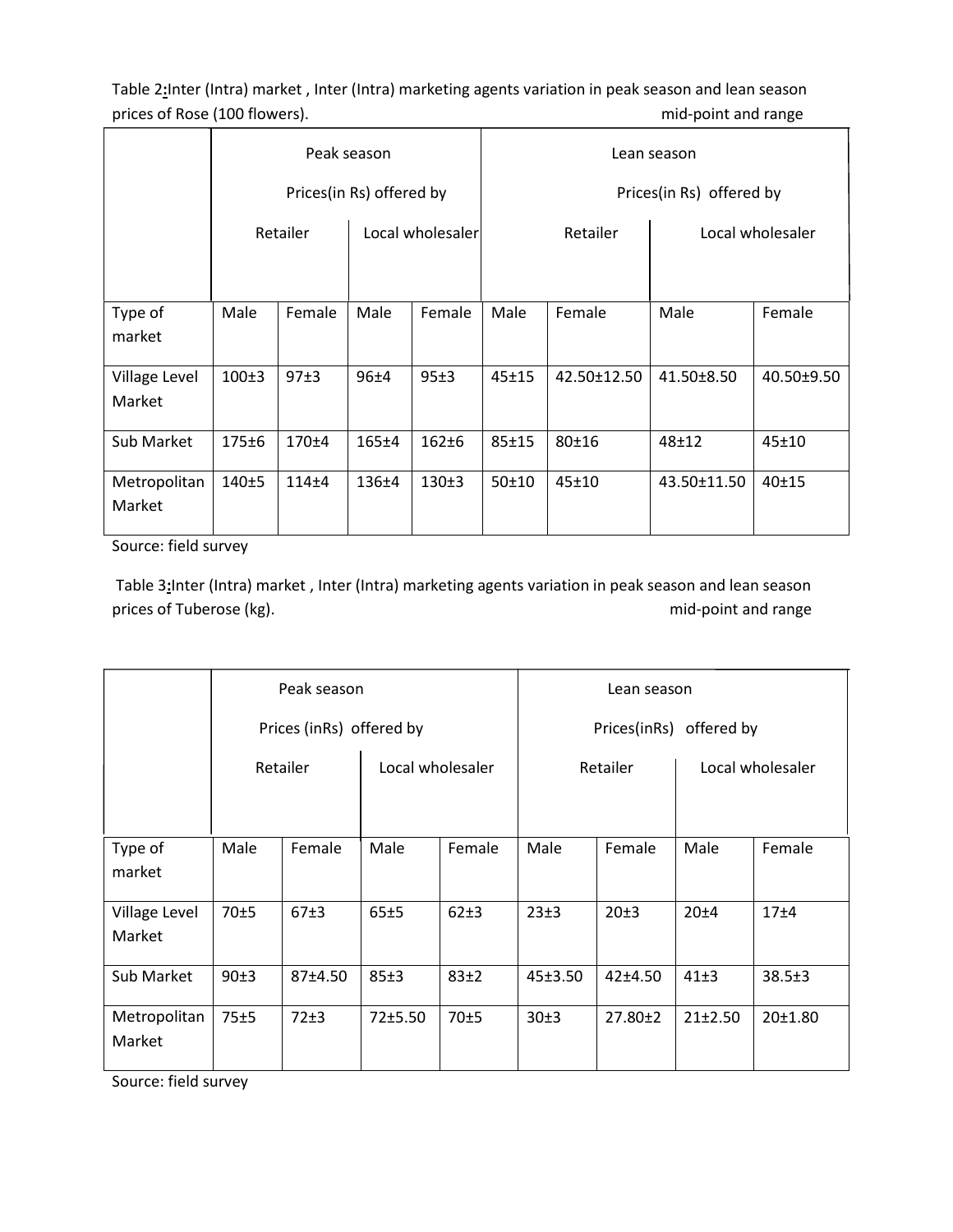Table 4:Inter (Intra) market , Inter (Intra) marketing agents variation in peak season and lean season

prices of Bel (kg). The prices of Bel (kg).

|                         |           | Peak season |                          |           | Lean season             |            |                  |         |  |  |
|-------------------------|-----------|-------------|--------------------------|-----------|-------------------------|------------|------------------|---------|--|--|
|                         |           |             | Prices (inRs) offered by |           | Prices(inRs) offered by |            |                  |         |  |  |
|                         | Retailer  |             | Local wholesaler         |           |                         | Retailer   | Local wholesaler |         |  |  |
|                         |           |             |                          |           |                         |            |                  |         |  |  |
| Type of<br>market       | Male      | Female      | Male<br>Female           |           | Male                    | Female     | Male             | Female  |  |  |
| Village Level<br>Market | $80 + 10$ | 77±9        | 75±10                    | $72\pm8$  | 32±7                    | $31\pm9$   | 27±5             | 25±5    |  |  |
| Sub Market              | $95 + 15$ | $92 + 14$   | 90±15                    | 86±14     | $40\pm8$                | 38.50±9.50 | 36±6.50          | 33±7.50 |  |  |
| Metropolitan<br>Market  | $90 + 10$ | $81 + 13$   | $83 + 12$                | $77 + 11$ | 30±7                    | 28.50±5.50 | 25±5             | 23±7    |  |  |

Source: field survey

Table 5**:**Inter (Intra) market , Inter (Intra) marketing agents variation in peak season and lean season

prices of Jui(kg). The prices of Jui(kg).

|                         |              | Peak season             |           |                         | Lean season |            |                  |        |  |  |
|-------------------------|--------------|-------------------------|-----------|-------------------------|-------------|------------|------------------|--------|--|--|
|                         |              | Prices(inRs) offered by |           | Prices(inRs) offered by |             |            |                  |        |  |  |
|                         | Retailer     |                         |           | Local wholesaler        |             | Retailer   | Local wholesaler |        |  |  |
| Type of<br>market       | Male         | Female                  | Male      | Female                  | Male        | Female     | Male             | Female |  |  |
| Village Level<br>Market | 85±15        | 82.50±13.50             | $80 + 15$ | 77±13                   | $38\pm8$    | 36.50±9.50 | 35±5.<br>50      | 33±7   |  |  |
| Sub Market              | $100 \pm 15$ | 97±14.50                | 95±12     | 94±13.50                | $55 + 10$   | 53.50±8.50 | $42+9$           | 40±7   |  |  |
| Metropolitan<br>Market  | $94 + 10$    | $92 \pm 8.50$           | $88 + 12$ | 85.50±9                 | $41\pm9$    | 39±8       | 36±7             | 35±5   |  |  |

Source: field survey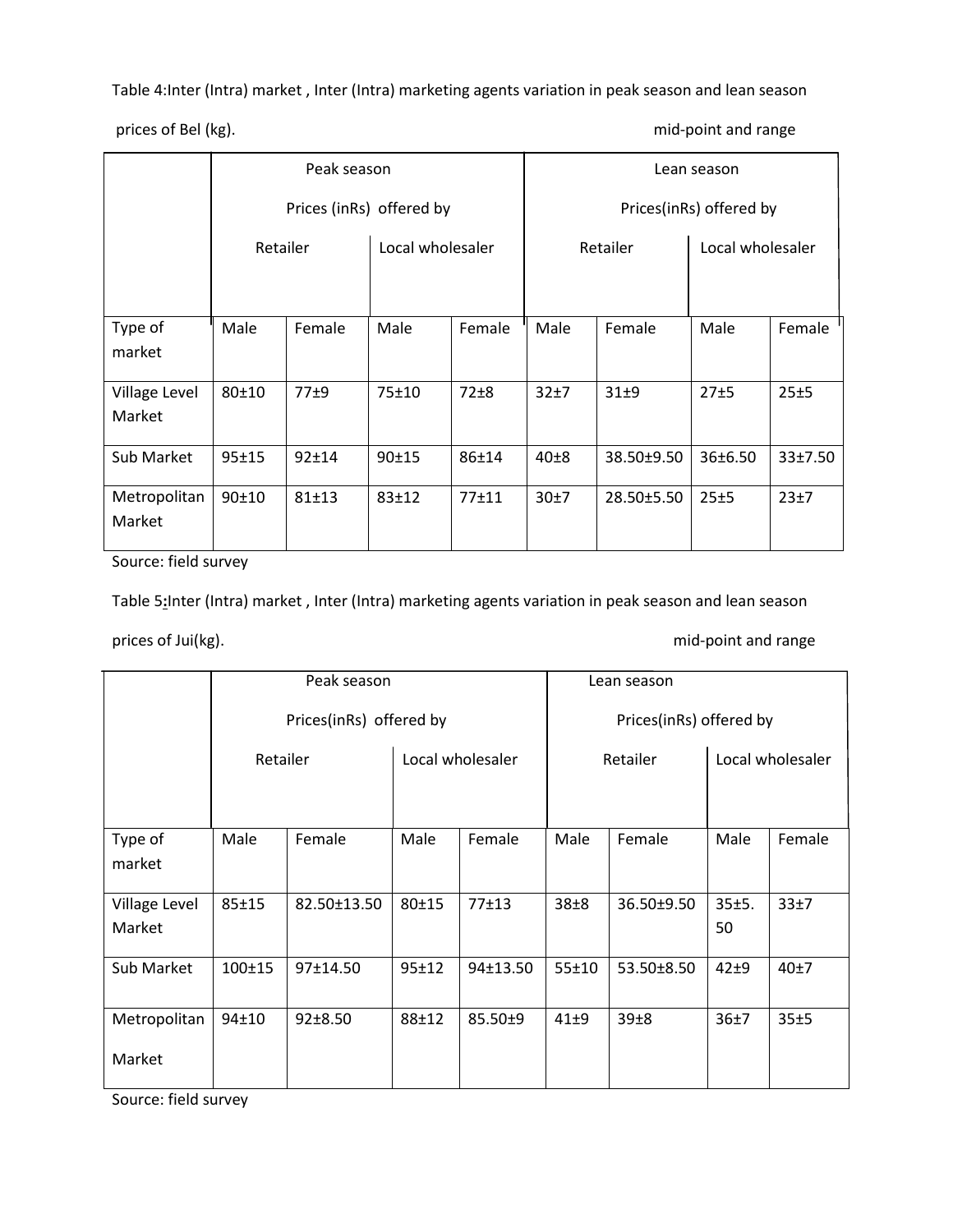Table 6**:**Inter (Intra) market , Inter (Intra) marketing agents variation in peak season and lean season prices of Marigold (kg). The mid-point and range mid-point and range

|                         |          | Peak season |                         |           | Lean season             |           |                  |                 |  |  |
|-------------------------|----------|-------------|-------------------------|-----------|-------------------------|-----------|------------------|-----------------|--|--|
|                         |          |             | Prices(inRs) offered by |           | Prices(inRs) offered by |           |                  |                 |  |  |
|                         | Retailer |             | Local wholesaler        |           |                         | Retailer  | Local wholesaler |                 |  |  |
|                         |          |             |                         |           |                         |           |                  |                 |  |  |
| Type of<br>market       | Male     | Female      | Male<br>Female          |           | Male                    | Female    | Male             | Female          |  |  |
| Village Level<br>Market | 35±5     | 33±7        | 30±8                    | 27±6.50   | 12±3.50                 | $10+4.50$ | 9±3.50           | $8.50 \pm 2.50$ |  |  |
| Sub Market              | 55±8     | $52 + 10$   | $53 + 13$               | $51 + 12$ | 30±5.50                 | 25±4      | 14±1.50          | $13.50 \pm 1$   |  |  |
| Metropolitan<br>Market  | 43±7     | 39±8        | 35±7                    | 33±6.50   | 12±4.50                 | 10±3      | 10±3             | 9±2.50          |  |  |

Source: field survey

Table 7:Inter (Intra) market , Inter (Intra) marketing agents variation in peak season and lean season prices of Gladiolus (dozen spikes). https://www.facebook.com/ind-point and range

|                         |          | Peak season              |                  |               | Lean season             |               |                  |         |  |  |
|-------------------------|----------|--------------------------|------------------|---------------|-------------------------|---------------|------------------|---------|--|--|
|                         |          | Prices (inRs) offered by |                  |               | Prices(inRs) offered by |               |                  |         |  |  |
|                         | Retailer |                          | Local wholesaler |               |                         | Retailer      | Local wholesaler |         |  |  |
| Type of<br>market       | Male     | Female                   | Male             | Female        | Male<br>Female          |               | Male             | Female  |  |  |
| Village Level<br>Market | 57±5     | 54±4.50                  | 52.50±4          | $52.50 \pm 3$ | 33±3.50                 | 30±4          | 19±3.50          | 17±3.50 |  |  |
| Sub Market              | 70±5     | 68±6                     | 65±4.50          | 63±4          | 40±3.50                 | 37±2.50       | 24±3             | 21±3.50 |  |  |
| Metropolitan<br>Market  | 65±6     | 62.50±4.50               | 57±3.50          | 55±3          | 34±3.50                 | $32.50 \pm 3$ | $21.50 + 4$      | 20±3    |  |  |

Source: field survey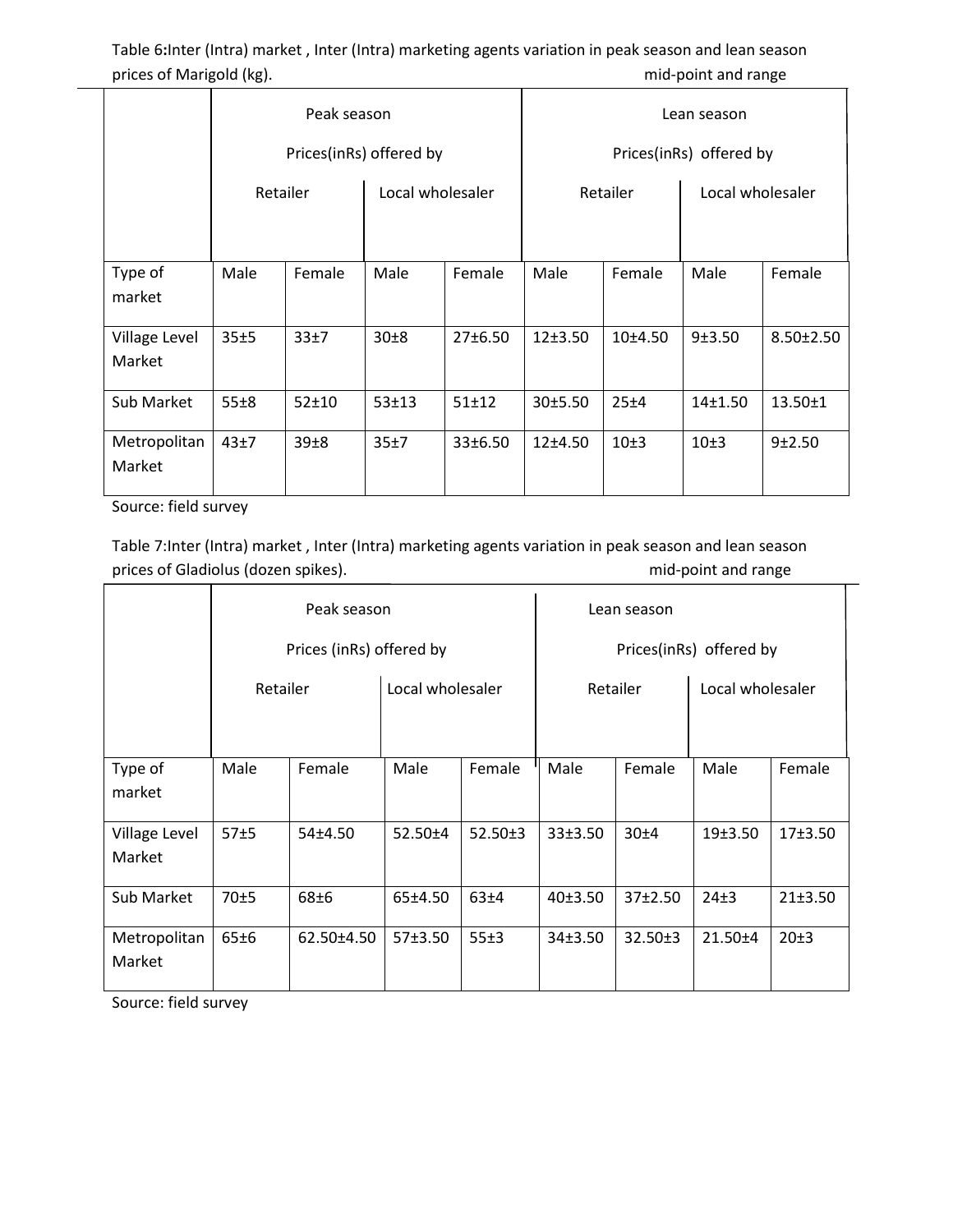Table 8: Inter (Intra) market, Inter (Intra) marketing agents variation in peak season and lean season prices of Chrysanthemum (dozen flowers). The mass of Chrysanthemum (dozen flowers).

|                         |           | Peak season   |                           |         | Lean season               |                  |                  |           |  |  |
|-------------------------|-----------|---------------|---------------------------|---------|---------------------------|------------------|------------------|-----------|--|--|
|                         |           |               | Prices (in Rs) offered by |         | Prices (in Rs) offered by |                  |                  |           |  |  |
|                         |           | Retailer      | Local wholesaler          |         |                           | Retailer         | Local wholesaler |           |  |  |
|                         |           |               |                           |         |                           |                  |                  |           |  |  |
| Type of<br>market       | Male      | Female        | Male                      | Female  | Male                      | Female           | Male             | Female    |  |  |
| Village Level<br>Market | $55 + 11$ | $52 \pm 8.50$ | $51.50{\pm}7$             | 50±5.50 | 19±6.75                   | 16 <sub>±4</sub> | 15.50±3          | $14+2.50$ |  |  |
| Sub Market              | $67 + 13$ | $63.50 \pm 8$ | $65 + 11$                 | 64±9.50 | $32\pm8$                  | 30±6.50          | $26 + 4$         | 24.50±5   |  |  |
| Metropolitan<br>Market  | $62 + 10$ | 60±9.50       | 57±8.50                   | 55±7.5  | 27±6                      | 24.50±6.20       | 17±4.50          | 15±5      |  |  |

Source: field survey

Table 9: Indicators of Marketing Efficiency in Village level Market for male and female marketing agents.

| name of             |                 | Producer's share    | Trader's profit       |      |                 |                  | <b>Modified Marketing</b> |      |        |     |        |      |  |
|---------------------|-----------------|---------------------|-----------------------|------|-----------------|------------------|---------------------------|------|--------|-----|--------|------|--|
| <b>Flowers</b>      |                 | In Consumer's rupee | (marketing margin) in |      |                 |                  | Efficiency                |      |        |     |        |      |  |
|                     | (in percentage) |                     |                       |      |                 | consumer's rupee |                           |      |        |     |        |      |  |
|                     |                 |                     |                       |      | (in percentage) |                  |                           |      |        |     |        |      |  |
|                     | Peak            |                     | Lean                  |      | Peak            |                  | Lean                      |      | Peak   |     |        | Lean |  |
|                     | Season          |                     | Season                |      | Season          |                  | Season                    |      | Season |     | Season |      |  |
|                     | M               | F                   | M                     | F    | M               | F                | M                         | F    | M      | F   | M      | F    |  |
| 1)Rose(100 Flowers) | 55.4            | 56.8                | 39.8                  | 41.4 | 31.2            | 30.5             | 38.1                      | 36.8 | 1.2    | 1.3 | .66    | .70  |  |
| 2) Tube rose(KG)    | 42.2            | 45.3                | 39.0                  | 43.1 | 41.5            | 38.6             | 38.8                      | 33.9 | .73    | .82 | .64    | .75  |  |
| 3) Bel (KG)         | 23.5            | 25.2                | 18.6                  | 18.9 | 48.7            | 47.9             | 59.0                      | 58.5 | .31    | .33 | .22    | .23  |  |
| $4)$ Jui $(Kg)$     | 29.4            | 30.7                | 29.1                  | 29.5 | 48.0            | 48.2             | 49.1                      | 48.9 | .41    | .44 | .41    | .41  |  |
| 5) Marigold (Kg)    | 14.2            | 15.2                | 11.3                  | 12.6 | 50.9            | 50.1             | 54.9                      | 53.2 | .16    | .17 | .12    | .14  |  |
| 6) Gladiolus (Dozen | 38.6            | 40.3                | 31.5                  | 33.9 | 37.3            | 36.1             | 36.0                      | 34.4 | .61    | .67 | .46    | .51  |  |
| Spike)              |                 |                     |                       |      |                 |                  |                           |      |        |     |        |      |  |
| 7) chrysanthemum    | 19.2            | 20.5                | 13.0                  | 13.5 | 47.4            | 47.2             | 54.3                      | 53.1 | .23    | .25 | .15    | .15  |  |
| (Dozen Flowers)     |                 |                     |                       |      |                 |                  |                           |      |        |     |        |      |  |

Source: Field Survey